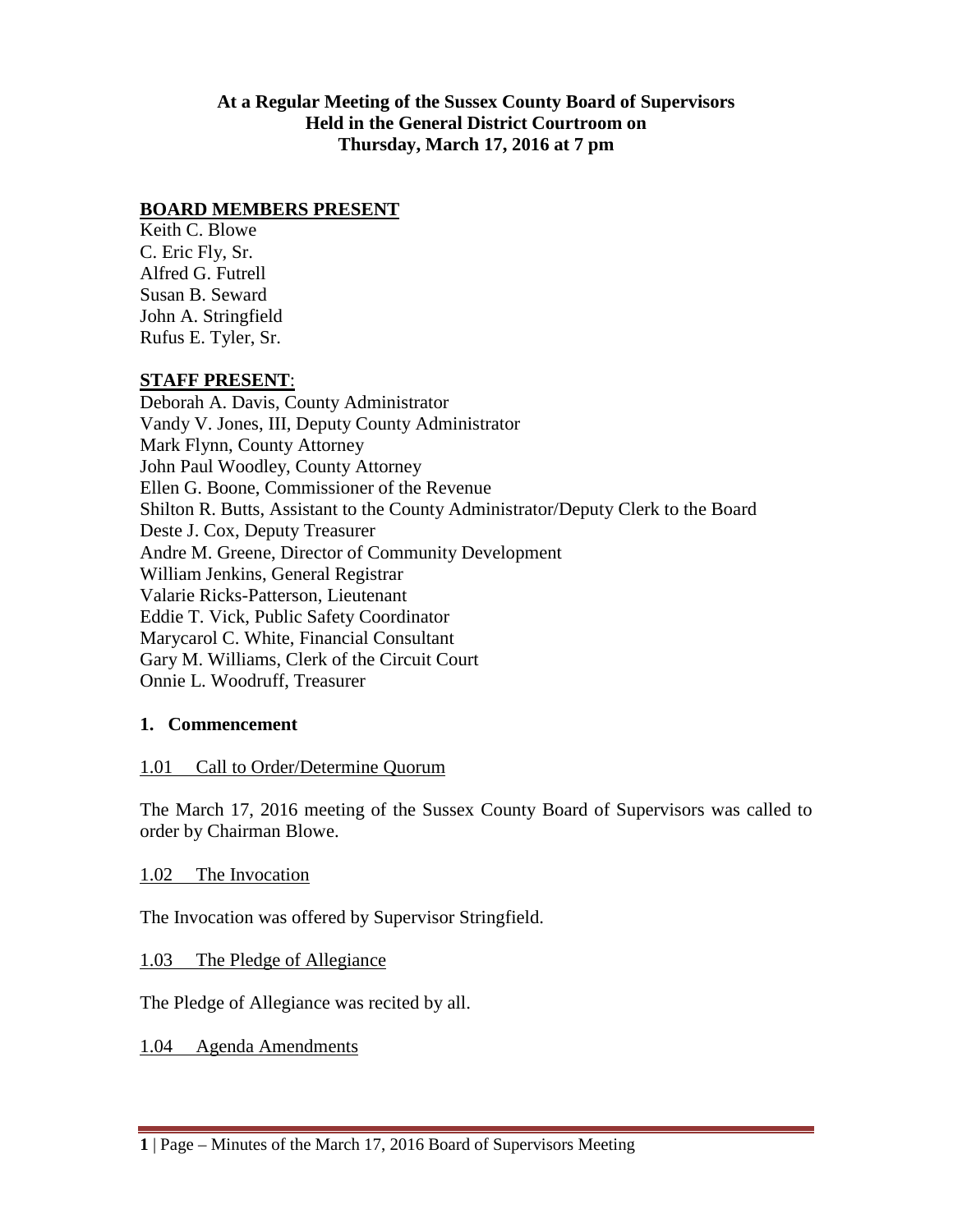It was requested to add under item 6. Action Items as 6.09 Initial Discussion of Consideration of a Location Change of Sussex County Board of Supervisors Meeting; add as 6.10 The Personnel Committee Report; and add as 6.11 Proposed Rates for Sussex County Health Insurance Coverage.

# 1.05 Approval of Regular Agenda

ON MOTION OF SUPERVISOR SEWARD, seconded by SUPERVISOR STRINGFIELD and carried: RESOLVED that the Sussex County Board of Supervisors hereby approved March 17, 2016 regular agenda inclusive of the requested agenda amendments.

Voting aye: Supervisors Blowe, Fly, Futrell, Seward, Stringfield, Tyler Voting nay: none

# **2. Approval of Consent Agenda**

ON MOTION OF SUPERVISOR STRINGFIELD, seconded by SUPERVISOR SEWARD and carried: RESOLVED that the Sussex County Board of Supervisors hereby approves the consent agenda inclusive of the following: (a) Minutes of February 18 and March 7, 2016 meetings; (b) Approval of Warrants and Vouchers; (c) Appropriations of Funds from VDEQ for the Litter and Recycling Grants; and, (d) the Proclamation for the American Cancer Society's Relay for Life for Sussex County. Voting aye: Supervisors Blowe, Fly, Futrell, Seward, Stringfield, Tyler Voting nay: none

*Chairman Blowe welcomed legal counsel for Sussex County, Attorneys Mark Flynn and John Paul Woodley of Woodley & Flynn of Richmond. Attorney Flynn stated that he has been a local government attorney since 1982. Attorney Woodley has a focus in environmental issues such as landfills. They both are excited to work as part of a team to help move the County forward by serving its citizens.*

*County Administrator Davis welcomed Ms. Carol White as Sussex's Financial Consultant. Ms. White stated that she has been working with state and local government since 1981. Ms. White stated that she has spent 21 years as an auditor for the state. She's spent the last years working exclusively for local governments. She now works directly for Minor & Associates.*

## **3. Recognitions/Awards**

## 3.01 Recognition of VDOT Employees

Supervisor Futrell recognized Mr. Joe Lomax and Mr. Keith Crocker of the Virginia Department of Transportation, along with the VDOT crew, for doing such an outstanding job with clearing the roads for the safety of the citizens and employees of Sussex County during the snowstorm back in January.

Copies of the letters from Supervisor Futrell were included in the Board packet.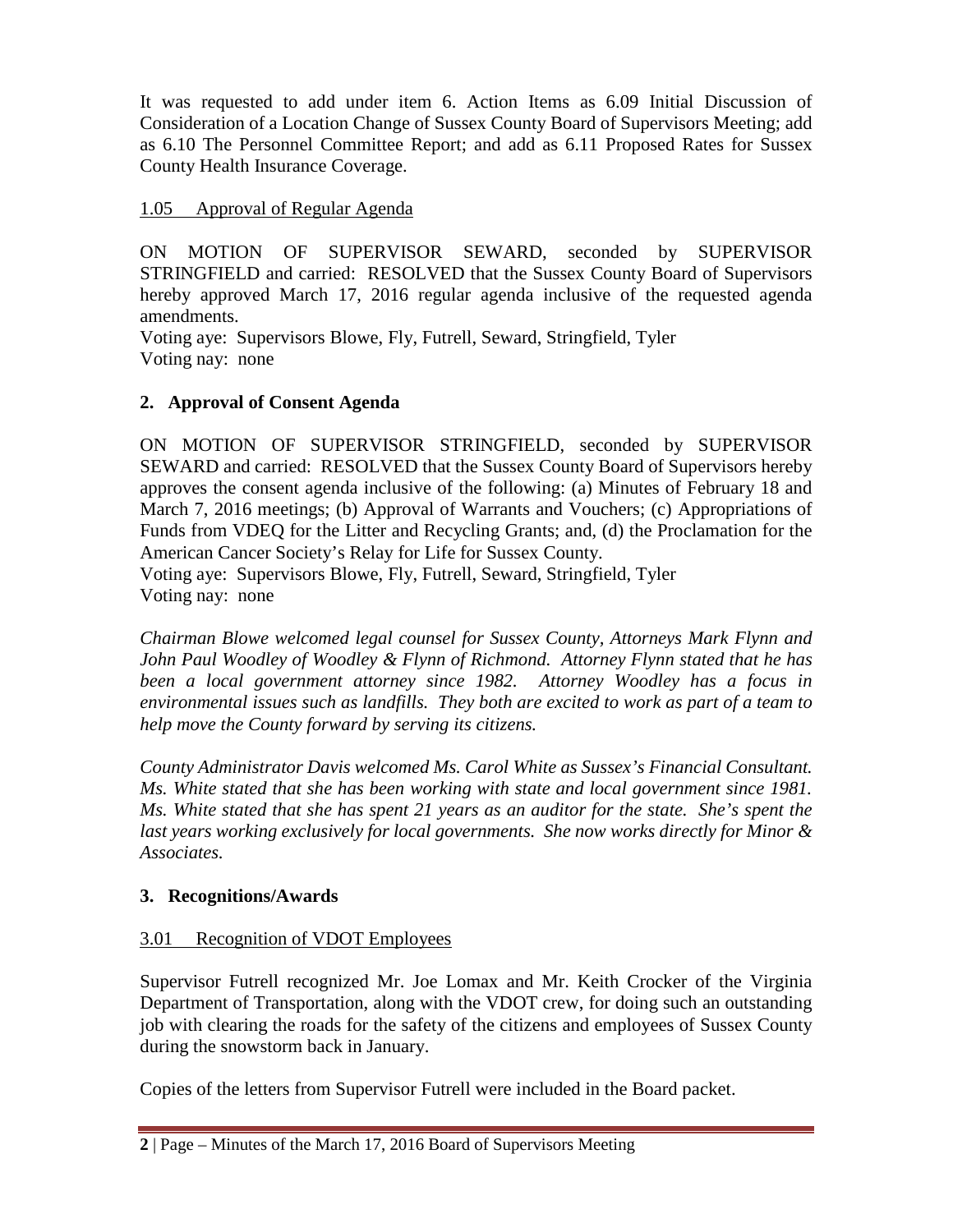## **4. Public Hearing(s)** – none

# **5. Appointments**

The terms of Ms. Terry Massenburg, Mr. Steve White and Mr. Robert Young as a members of the Sussex County Planning Commission will all expire on April 30, 2016. Each member is eligible for reappointment. Each member has been contacted and has agreed to serve again if reappointed.

ON MOTION OF SUPERVISOR SEWARD, seconded by SUPERVISOR TYLER and carried: RESOLVED that the Sussex County Board of Supervisors hereby reappoints Ms. Terry Massenburg, Post Office Box 330, Stony Creek, VA 23882; Mr. Steve White, Post Office Box 641, Jarratt, VA 23867; and, Mr. Robert Young, Post Office Box 133, Stony Creek, VA 23882 to the Sussex County Planning Commission, all with terms expiring April 30, 2020.

Voting aye: Supervisors Blowe, Fly, Futrell, Seward, Stringfield, Tyler Voting nay: none

# **6. Action Items**

# 6.01 Finance Committee Recommendations

Supervisor Fly advised that the Finance Committee has two (2) recommendations which are to delay the purchase of a rescue squad and postpone the renovations of the old County Administration building. Those recommendations are included in the resolution.

A copy of the schedule of appropriation adjustment for expenditures was included in the Board packet.

ON MOTION OF SUPERVISOR FLY, seconded by SUPERVISOR SEWARD and carried: RESOLVED that the Sussex County Board of Supervisors hereby adopts the resolution, to-wit:

WHEREAS, the Finance Committee of Sussex County met on March 7, 2016 to review the current operating budget for Sussex County; and

WHEREAS, the Finance Committee met to bring recommendations to the Sussex County Board of Supervisors as to ways to bring the budget more in balance for the current fiscal year end 2016; and

WHEREAS, the Finance Committee met to adjust appropriations in the General Ledger to provide better financial reporting through the General Ledger,

NOW THEREFORE BE IT RESOLVED, that the Sussex County Finance Committee makes recommendation to the Sussex County Board of Supervisors to approve the attached schedule of appropriation adjustment for revenues with a net decrease of \$168,981.53 and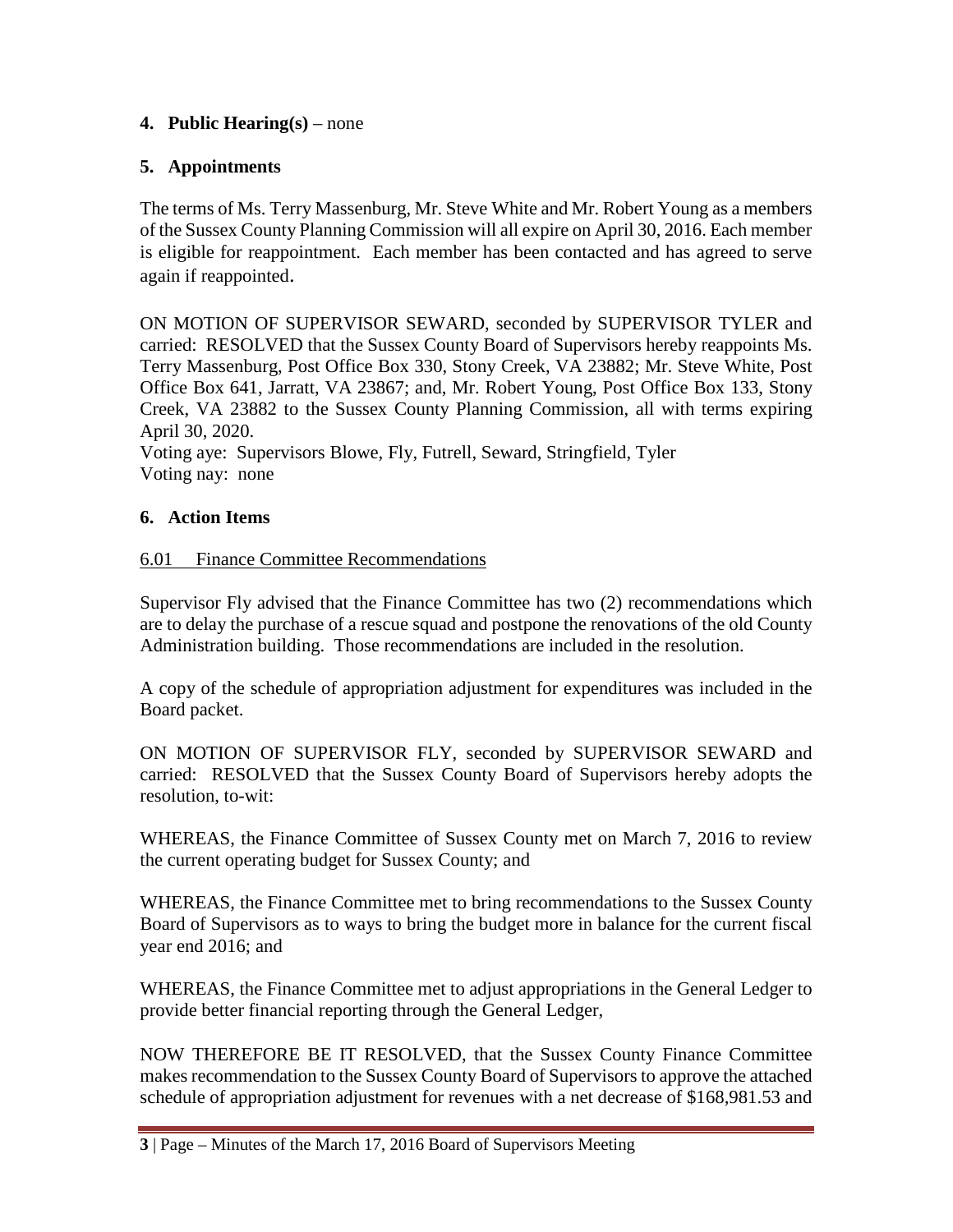to approve the attached schedule of appropriation adjustment for expenditures with a net decrease of \$235,228.00, thereby increasing revenues over expenditures \$66,246.47 with this resolution.

BE IT FURTHER RESOLVED that the Finance Committee recommends that the \$20,000.00 net savings from the rescue vehicle be moved to the rescue vehicle escrow account.

Voting aye: Supervisors Blowe, Fly, Futrell, Seward, Stringfield, Tyler Voting nay: none

### 6.02 County to Conduct Independent Environmental Sampling to Protect the Nottoway River

Supervisor Fly stated there has been at least one environmental group that has claimed the leakage from the landfill is damaging the Nottoway River.

Supervisor Fly stated that he wanted to start a discussion to see if it would prudent to start an independent sampling of the Nottoway River to protect the portion of the river located in Sussex County to dispel any rumors that the Nottoway River is being damaged.

ON MOTION OF SUPERVISOR FLY, seconded by SUPERVISOR TYLER and carried: RESOLVED that the Sussex County Board of Supervisors hereby authorize the county administrator to work with the county attorneys to develop a plan to move forward to do independent sampling of the Nottoway River and review contracts. Voting aye: Supervisors Blowe, Fly, Futrell, Seward, Stringfield, Tyler Voting nay: none

## 6.03 Declaration of Party Affiliations during Primary Elections

Supervisor Fly reported that several citizens were concerned with their declaration of party affiliations during the primary election.

Mr. Bill Jenkins, General Registrar, reported that Virginia is an open primary. Each voter has the choice to participate in the Democratic or Republican primary; however, a voter may not vote in both primaries held on the same date. The choice to vote in a party's primary does not register the voter for that party.

Mr. Jenkins explained that the voter's choice of candidate is private/unknown; however, the voter has to declare which primary election he/she wish to vote—Democratic Party Primary or Republican Party Primary.

Mr. Jenkins provided the Board members with the State code regarding primary elections and the Dual Primary Instructions issued by the Virginia Department of Elections.

6.04 Review of County's Response to Tornado in Waverly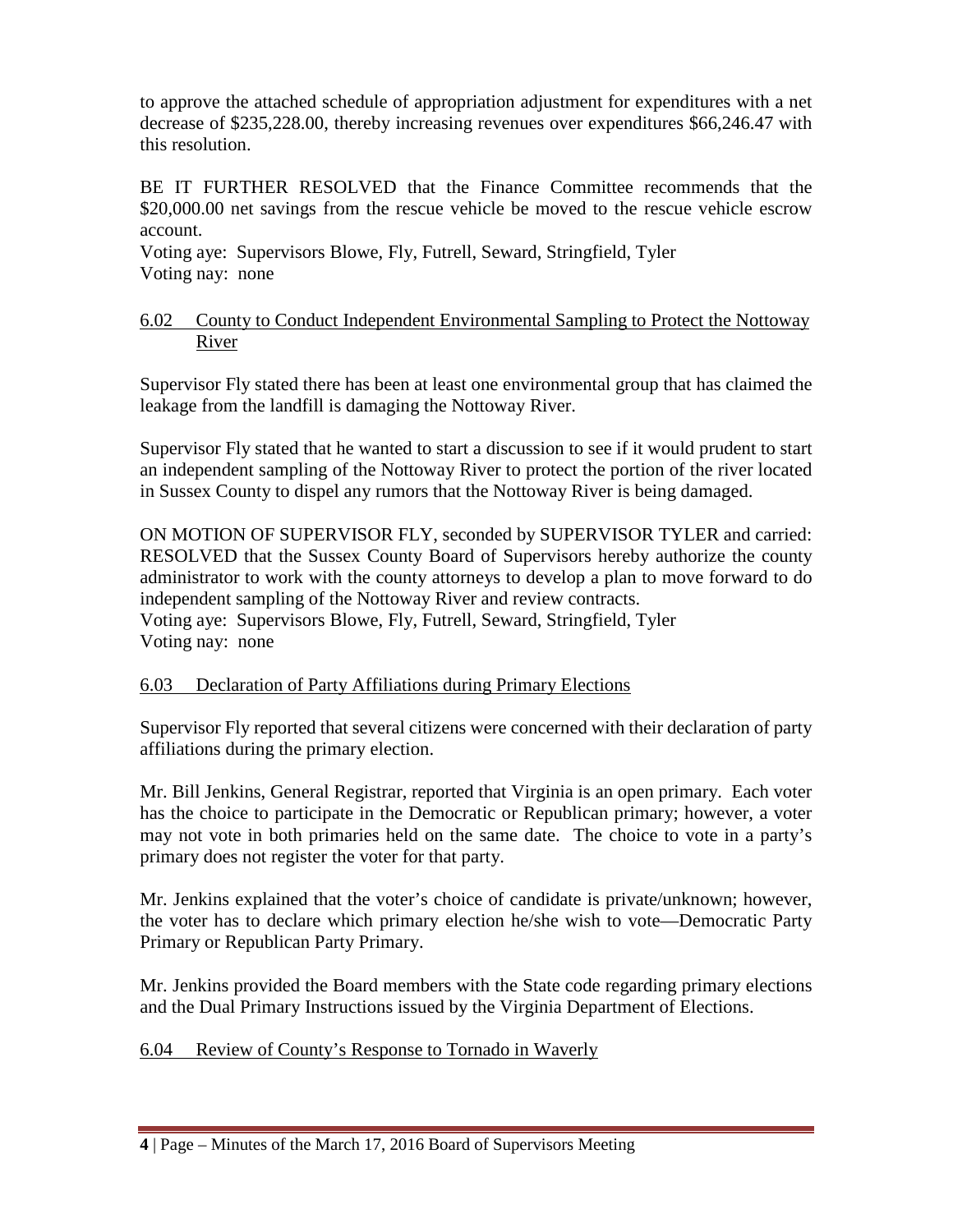Mr. Eddie T. Vick, Public Safety Coordinator, reported that on February 24, 2016, an EF-1 Tornado struck the Town of Waverly at approximately 2:45 p.m. The tornado took the lives of three (3) residents, injured eight (8) others and affected 56 properties. Forty-two (42) had minor damage, eight (8) had major damage, and six (6) were destroyed. Some of the businesses were effected; some are still closed. All efforts are being made to restore the Town of Waverly back to pre-disaster condition and/or return to a new, better normal.

Mr. Vick reviewed the After Action Review of the EF-1 Tornado which included the method used. Mr. Vick reported that the safety of the public was the first priority. The second step was the restoration of services such as restoring power and utilities and returning families/residents to their homes—which included putting tarps on homes until permanent repairs were completed. Clearing the roads was the third step.

Mr. Vick reported the Emergency Operation Center (EOC) and the Town of Waverly worked together. Meetings were held twice a day to keep media and citizens updated. He advised that the County's Waverly Office building—the Housing Office location—is designated as the EOC.

Due to the forewarning of the possibility of the tornado, there were concerns regarding the unavailability of emergency shelters for citizens living in mobile homes, etc. Mr. Vick reported that Social Services is the lead agency for providing emergency shelter. However, there was no one identified as "needing" emergency shelter. Staff will research providing emergency shelter in the future when there is a threat or possibility of a tornado.

Mr. Vick also reported that the warning time for tornadoes are different from hurricanes, floods, etc. Reverse 911 wasn't used in this case. The Reverse 911 system only calls landline phones. Mr. Vick reported that there may be an update available for the 911 system that would allow citizens to call and have their phone numbers added to a call list. There was also discussion of providing additional public service notice on the County's website to inform or provide information to citizens.

There was also discussion of the process of tracking different groups, organizations or individuals working and/or helping in the County when disasters occur.

The After Action Review (AAR) of the EF-1 Tornado was included in the Board packet.

Mr. Vick and Deputy County Administrator Jones were tasked with providing a report to the Board regarding the issue of communication, early warning and the understanding of who is in the County working during these disasters.

# 6.05 Former Ellen Warren Chambliss Elementary School Mobile Units

Supervisor Stringfield reported that First Baptist Church located in Wakefield, Virginia is interested in the mobile units located at the former Ellen Warren Chambliss Elementary School located in Wakefield, VA as well. He also stated that he was aware that the Airfield 4-H Conference Center was interested in two (2) mobile units as well.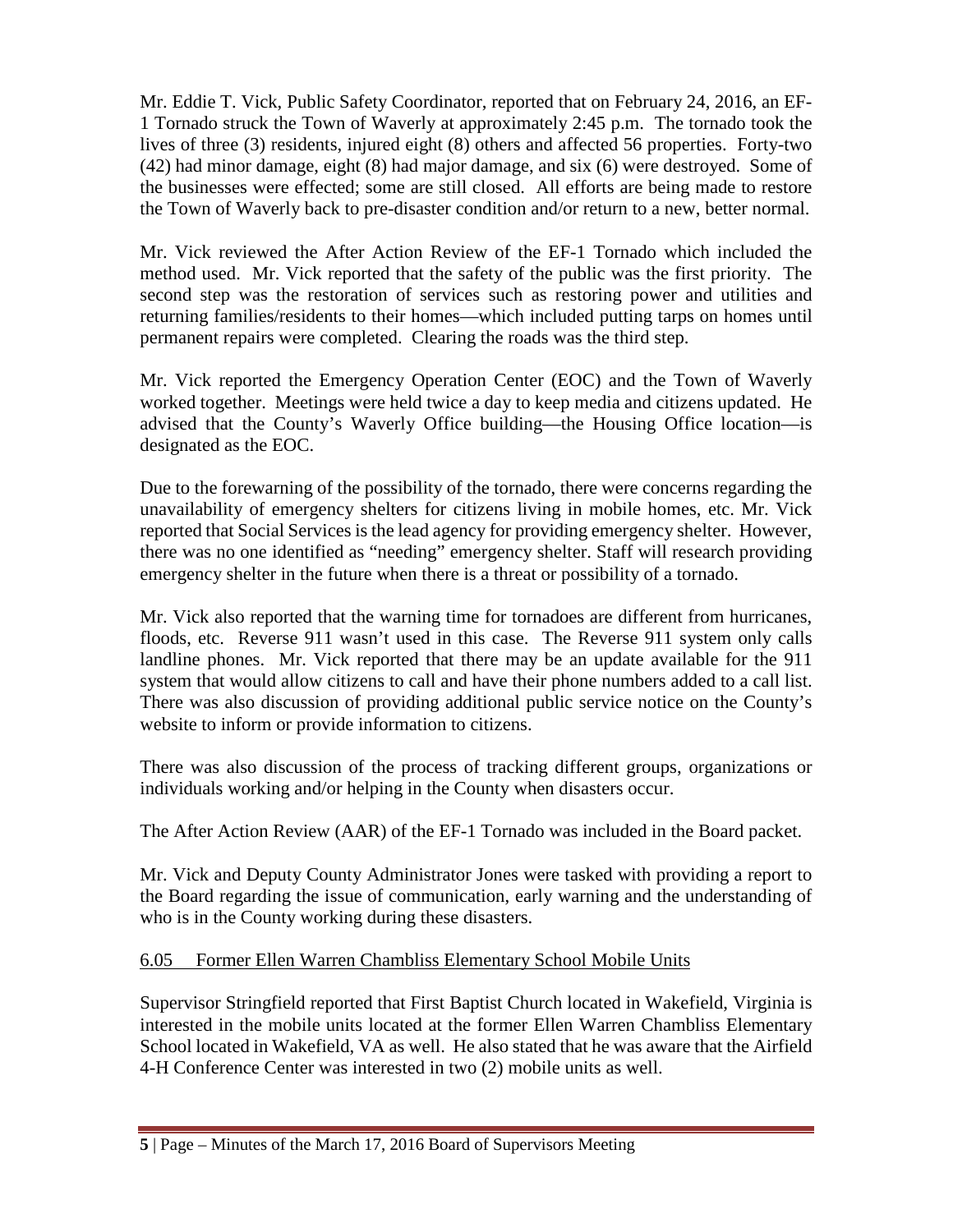It is Supervisor Stringfield's request that the County donate these mobile units located at the former Ellen Warren Chambliss Elementary School to the organizations previously mentioned.

### *County Attorney Flynn advised that State Code 15.2-953 prohibits any town, city or locality from making a contribution of personal property to any church or sectarian society.*

ON MOTION OF SUPERVISOR TYLER, seconded by SUPERVISOR FUTRELL and carried: RESOLVED that the Sussex County Board of Supervisors hereby authorizes the county administrator and the county attorney to proceed to move forward to work out the details for the donation of the mobile units at the former Ellen Warren Chambliss School to the Airfield 4-H Conference Center and the sale of the mobile units to First Baptist Church.

Voting aye: Supervisors Blowe, Fly, Futrell, Seward, Stringfield, Tyler Voting nay: none

### 6.06 Sussex County Audit

Supervisor Tyler stated that it his understanding that the County has not requested bids for audits. Supervisor Tyler stated that is recommended that the practice of bids for audits is done every five (5) years.

ON MOTION OF SUPERVISOR TYLER, seconded by SUPERVISOR STRINGFIELD and carried: RESOLVED that the Sussex County Board of Supervisors hereby authorizes county administration to do Request for Proposals (RFP) for bids for audits for the County. Voting aye: Supervisors Blowe, Fly, Futrell, Seward, Stringfield, Tyler Voting nay: none

## 6.07 Request to Transfer Funds from Administration to Public Safety

County Administrator Davis reported that in the current year's operating budget, the Board approved \$22,413.00 in the Part Time line item for County Administration, in the event that we needed to hire some part time employees to assist with administration and finance work. Staff was able to work with those employees currently on board.

We are now looking to hire a Director of Environmental Inspections who will also be trained to as the backup staff to the Public Safety Coordinator. The Director of Environmental Inspections salary will be reimbursed by those funds that the County receives annually from Atlantic Waste Disposal. However, the time that he/she spends training and/or performing public safety duties must be derived from the Public Safety/Emergency Services budget.

Therefore, staff is requesting a transfer of \$15,000.00 from 021100-1118-211-210 (Administration Salaries and Wages - Part time) to Emergency Services Salaries and Wages Regular 021500-1111-253-210 to offset the salary.

**<sup>6</sup>** | Page – Minutes of the March 17, 2016 Board of Supervisors Meeting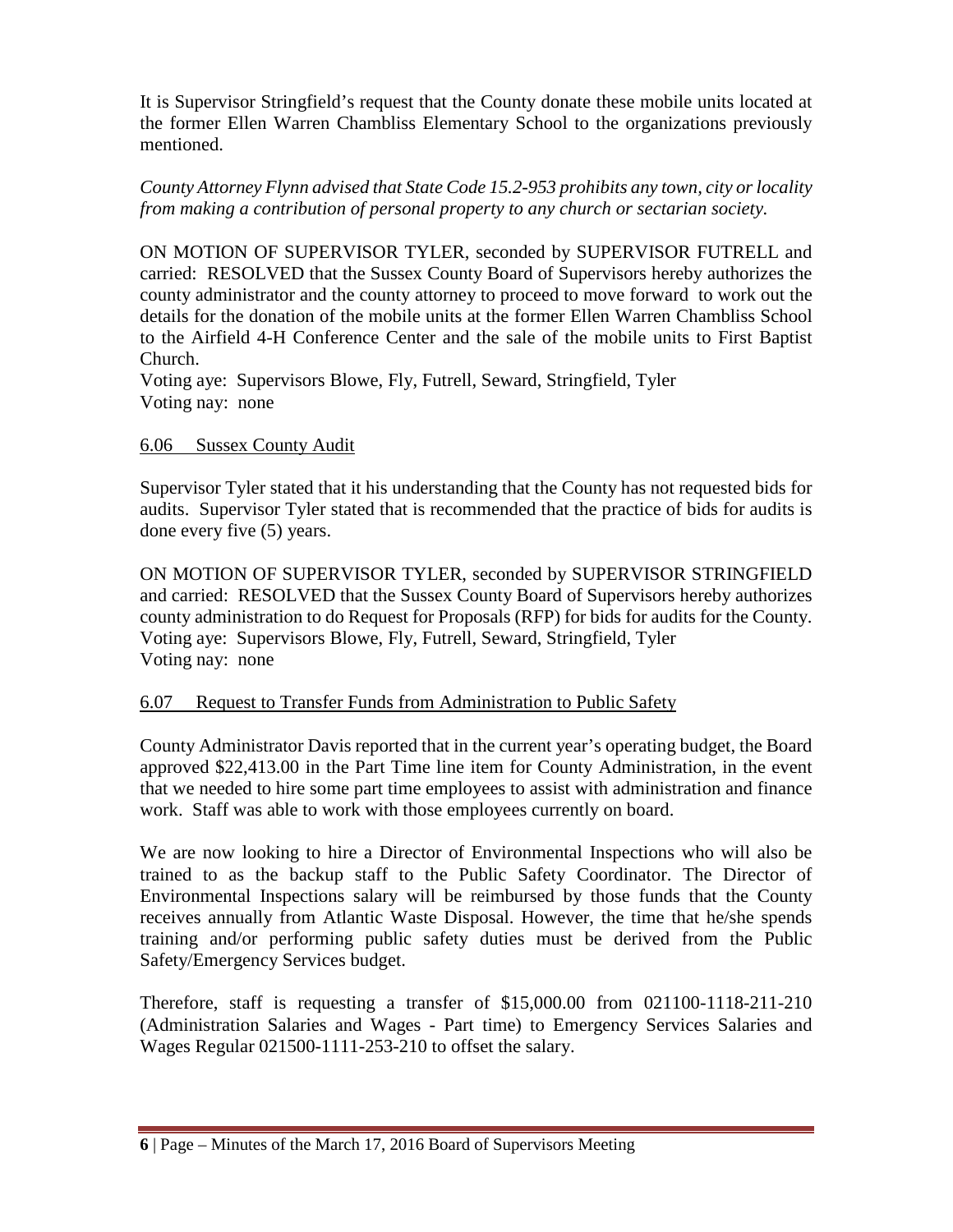ON MOTION OF SUPERVISOR FLY, seconded by SUPERVISOR FUTRELL and carried: RESOLVED that the Sussex County Board of Supervisors hereby authorizes the request from the County Administrator to hire a Director of Environmental Inspections and the possibility of back-up staff to the Public Safety Coordinator be sent to the Personnel Committee.

A substitute motion was offered.

ON MOTION OF SUPERVISOR SEWARD, seconded by SUPERVISOR STRINGFIELD and carried: RESOLVED that the Sussex County Board of Supervisors hereby directs the county administrator to proceed with the hiring of the Director of Environmental Inspections per the County's arrangement with Atlantic Waste; and

FURTHER RESOLVED that the position of back-up staff to the Public Safety Coordinator be sent to the Personnel Committee for review.

A second substitute motion was offered.

ON MOTION OF SUPERVISOR SEWARD, seconded by SUPERVISOR TYLER and carried: RESOLVED that the Sussex County Board of Supervisors hereby sends the hiring of the Director of Environmental Inspections back to the county administrator; and

FURTHER RESOLVED that the position of back-up staff to the Public Safety Coordinator be sent to the Personnel Committee for review.

Voting aye: Supervisors Blowe, Fly, Futrell, Seward, Stringfield, Tyler Voting nay: none

## 6.08 Tornado Disaster Relief Funds

County Administrator Davis reported that staff understands there have been some inquiries regarding whether the county can provide assistance directly to individuals or businesses affected by the recent tornado. We want to temper expectations on the disbursement of the funds so Board members do not create expectations in the community that cannot be met.

Mike Kaestner (former County Attorney) states that the Virginia Constitution and Code of Virginia both limit the types of entities and individuals to whom the county can make donations and gifts. Generally speaking, localities cannot grant funds to private individuals and entities. There is clear authority, however, for localities to make contributions to certain charitable organizations. There are also tools at your disposal to be able to ensure the funds are used for appropriate purposes and decisions are made sensibly so the County does not completely give up oversight if it does not wish to.

From a policy perspective, the Board is not well situated to evaluate actual and purported victims' true need for assistance. This is particularly true when the requests come from second hand information and without any kind of formal process. Mr. Kaestner also advised that given this, he would be concerned if those who receive financial assistance are the ones who can curry support from a majority of the Board. Avoiding such preferential

**<sup>7</sup>** | Page – Minutes of the March 17, 2016 Board of Supervisors Meeting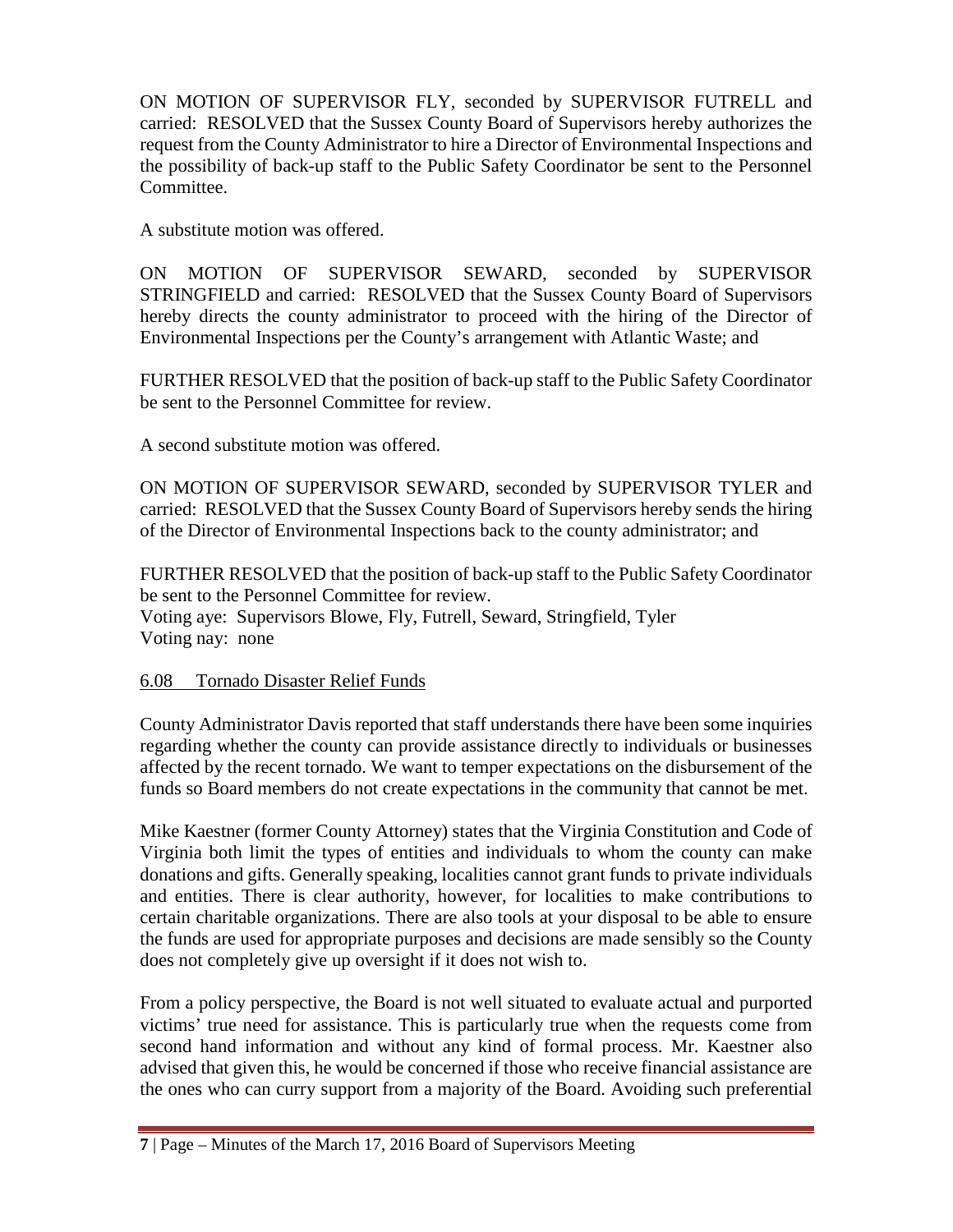treatment is among the policy justifications for why localities cannot provide direct financial assistance to private citizens and entities.

As of this writing, the Treasurer's Office had collected \$34,451.00.

After much discussion, Chairman Blowe recommended that County Administrator Davis and County Attorney Flynn research this matter further and, table this item until the April 21, 2016 Board of Supervisors meetings.

SUPERVISOR FLY made the motion for the Board of Supervisors to allocate money to the Waverly Fire Department and allow the Waverly Fire Department to put money out there as they see fit.

No one seconded the motion.

ON MOTION OF SUPERVISOR TYLER, seconded by SUPERVISOR STRINGFIELD and carried: RESOLVED that the Sussex County Board of Supervisors hereby authorizes that the distribution of the Tornado Disaster Relief Refunds be tabled until the April 21, 2016 Board of Supervisors to allow staff and county attorney to continue to work on options.

Voting aye: Supervisors Blowe, Futrell, Seward, Stringfield, Tyler Voting nay: Fly

## 6.09 Proposed Location Change for the Board of Supervisors

County Administrator Davis reported that Chairman Blowe has requested that staff research the possibility of changing the location of future Board of Supervisors meetings to the School Administration Building (specifically the School Board meeting room). Staff reached out to the School Administration staff, but found that using the School Board meeting room is not feasible at this time.

Chairman Blowe also reached out to Superintendent of Schools, Dr. Arthur Jarrett, and after deliberation, Dr. Jarrett advised that Board of Supervisors meetings may be able to be held at the Middle School.

Staff has not had the opportunity to view the area where Dr. Jarrett and Mr. Blowe discussed and therefore is not prepared to make a recommendation at this time. Also, if this change takes place, and advertisement must be placed in the local newspaper noting the change in location.

ON MOTION OF SUPERVISOR FUTRELL, seconded by SUPERVISOR TYLER and carried: RESOLVED that the Sussex County Board of Supervisors hereby authorize the county administrator to bring additional information on the Board meeting site at the Sussex Middle School to determine if it's an appropriate site to have Board of Supervisors meetings.

Voting aye: Supervisors Blowe, Futrell, Seward, Stringfield, Tyler Voting nay: Supervisor Fly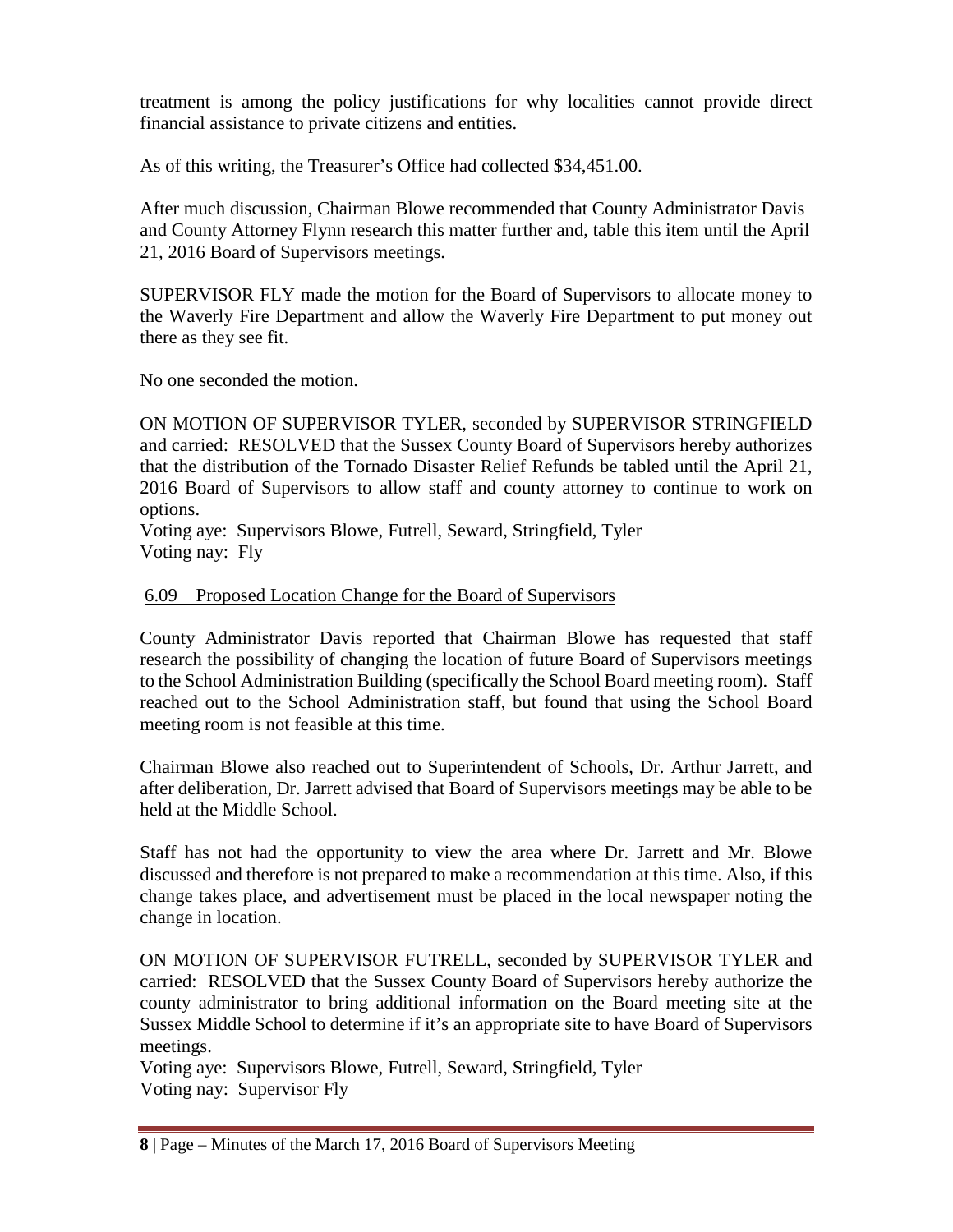### 6.10 Personnel Committee Report

Supervisor Tyler reported that the Personnel Committee met on March 17, 2016 prior to the Board meeting. The Committee reviewed the Personnel Policy for updates and compliance.

Supervisor Tyler reported that the Personnel Committee recommends that County Administration develop an Economic Development Policy. This policy will authorize County Administration to submit general information on economic development efforts to the Board of Supervisors.

ON MOTION OF SUPERVISOR TYLER, seconded by SUPERVISOR FLY and carried: RESOLVED that the Sussex County Board of Supervisors hereby accept recommendation from the Personnel Committee that the Personnel Committee will work with County Administration to develop a policy that will address the process of submitting general information on economic development efforts to the Board of Supervisors. Voting aye: Supervisors Blowe, Fly, Futrell, Seward, Stringfield, Tyler Voting nay: none

### 6.11 Health Insurance

County Administrator Davis reported that there has been some increase in the County's health care coverage. Information was provided for review to the Board in regards to the budget.

County Administrator Davis advised that Open Enrollment begins May 1, 2016.

This item was referred to the Finance Committee for further review and recommendation to the Board. The County Administrator was tasked with surveying surrounding counties health insurance coverage.

## **7. Reports of Departments/Agencies**

- 7.01 Blackwater Regional Library Report *included in Board packet.*
- 7.02 Public Safety Report Eddie T. Vick, Public Safety Coordinator *included in Board packet.*
- 7.03 Treasurer's Report *included in Board packet.*
- 7.04 Community Development Monthly Report *included in Board packet.*
- 7.05 Environmental Inspections Monthly Report *included in Board packet.*
- 7.06 Housing Programs Monthly Report *included in Board packet.*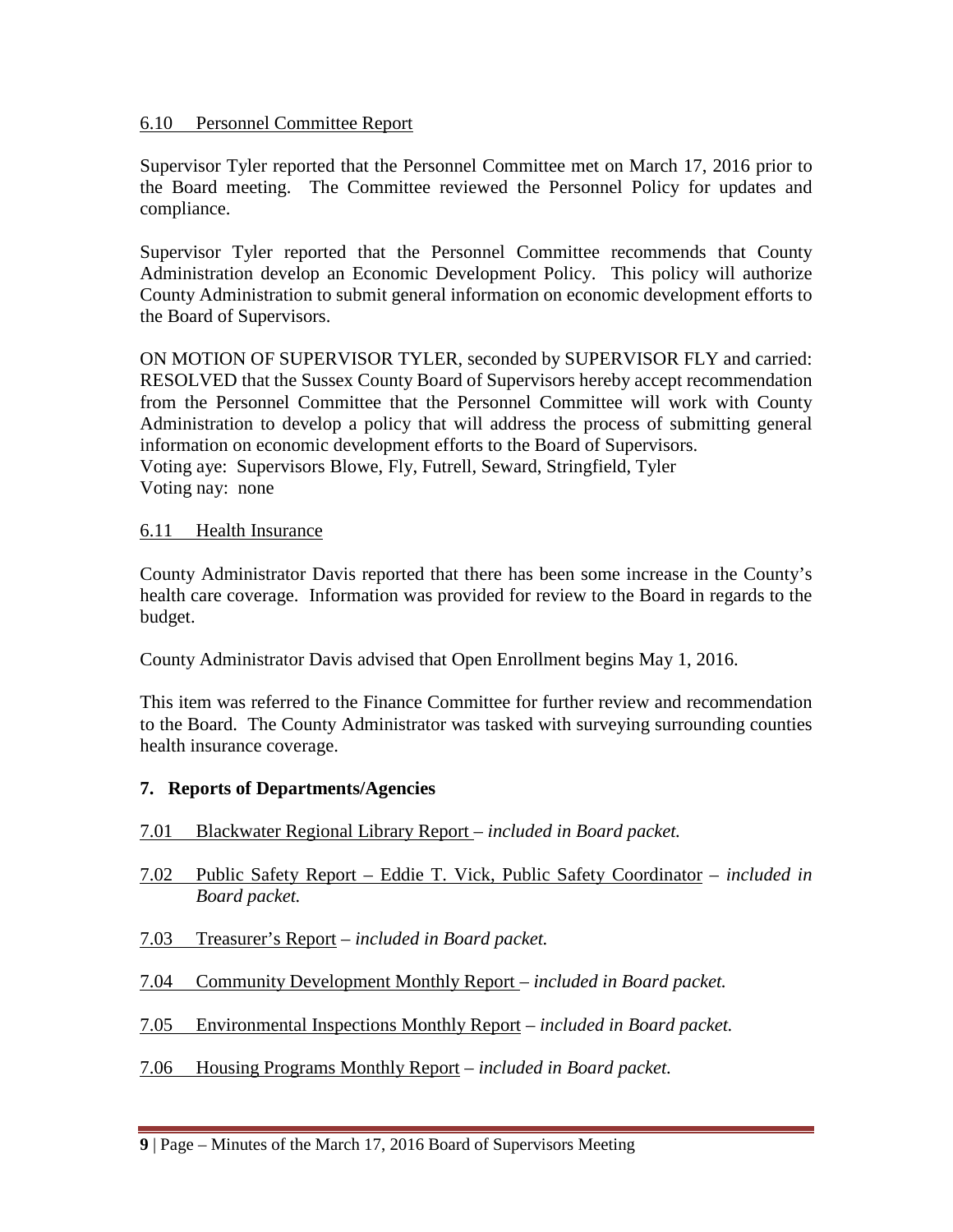### 7.07 Atlantic Waste Disposal Update

Lisa Kardell, Director of Government Affairs, reported the following update for Atlantic Waste Disposal:

- Phase  $1$  Cap  $-$ Cell 6 runout liner work is in progress and expect completion by end of March. Underdrain conveyance piping is in progress and first pump installed.
- Phase II Cap Design is 98% complete Stormwater controls installed Gas and liquid collection systems cleaned regularly and operational
- Phase III  $Cap -$ Design is 50% complete Gas and liquid collection systems in place, with upgrades planned
- Waste Water Treatment Plant (WWTP) Hydrostatic testing of the storage tanks in progress Site and foundation work for tanks in progress Stormwater control installation on-going

John Dontellas, Engineering Manager Atlantic Waste Disposal, was present and answered questions of the Board members.

# **8. Citizens' Comments (9:03 pm)**

Comments were heard from:

- Meade Fronfelter (Courthouse District)
- Anne H. Joyner (Wakefield District)
- Carolyn Cooper Wright (Courthouse District)
- Damian Bennett (Waverly District)
- Gerald Johnson (Waverly-SCYMAC)
- Lou Savedge (Courthouse District)
- Otto Wachsmann (Stony Creek District)
- Heidi B. (last name was inaudible) (Courthouse District)
- Kevin Bracy (Courthouse District)

## **9. Unfinished Business** – none

## **10. New Business** - none

## **11. Board Member Comments**

- 11.01 Blackwater District Comments were heard from Vice Chair Seward.
- 11.02 Courthouse District none